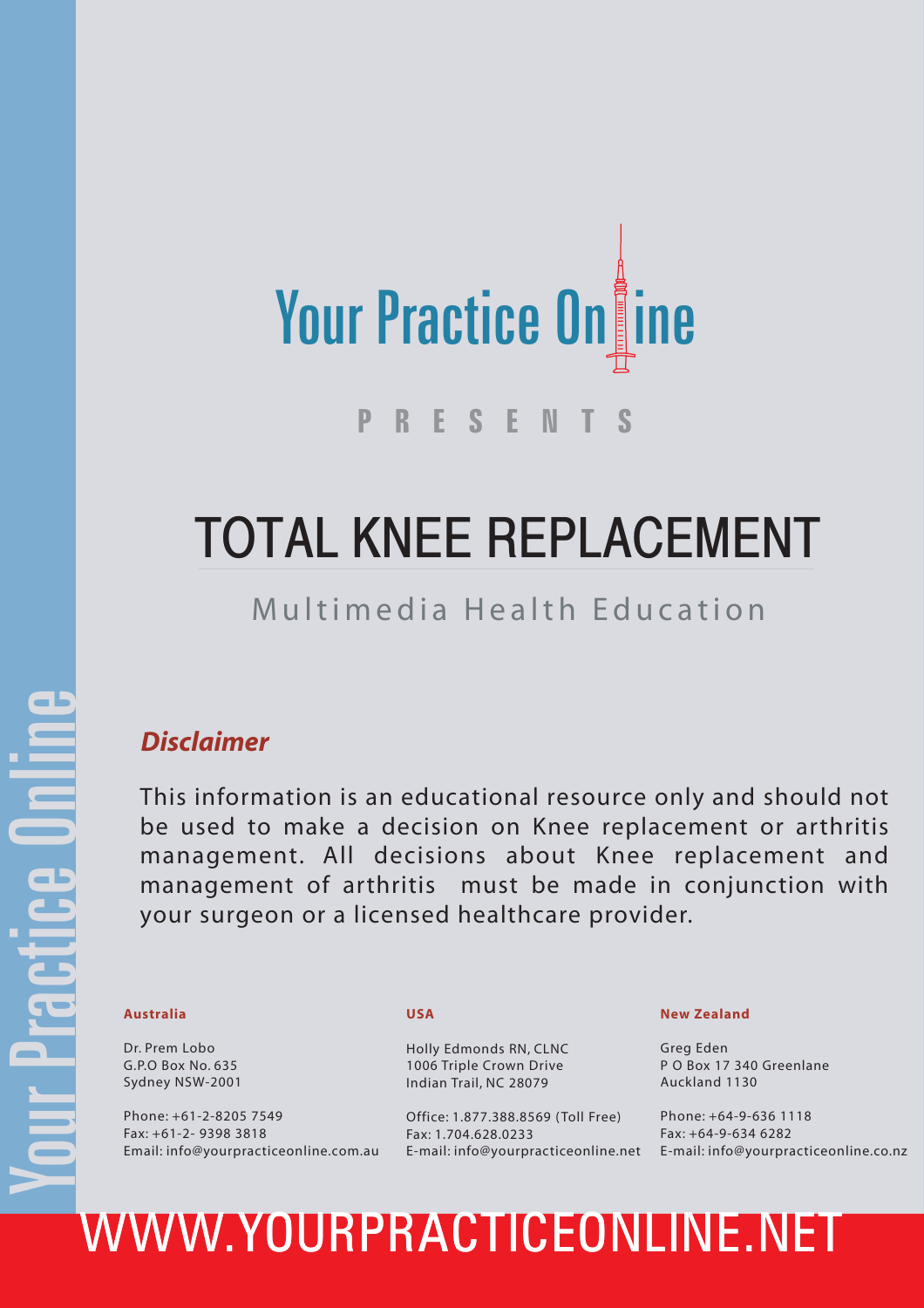# Your Practice On ine TOTAL KNEE REPLACEMENT

### MULTIMEDIA HEALTH EDUCATION MANUAL

TABLE OF CONTENTS

| <b>SECTIONS</b> | <b>CONTENT</b>                   | <b>PAGE</b>    |
|-----------------|----------------------------------|----------------|
|                 |                                  |                |
| 1.              | <b>Normal Knee</b>               |                |
|                 | a. Knee Anatomy                  | $\overline{4}$ |
| 2.              | <b>Arthritic Knee</b>            |                |
|                 | a. Arthritis                     | $\overline{7}$ |
| b.              | Knee Arthritis                   | 8              |
| C.              | Diagnosis                        | $8\,$          |
| 3.              | <b>Total Knee Replacement</b>    |                |
|                 | a. Surgical Procedure            | $\overline{9}$ |
| b.              | <b>Risks &amp; Complications</b> | 12             |
| 4.              | <b>Conclusion</b>                | 15             |
|                 |                                  |                |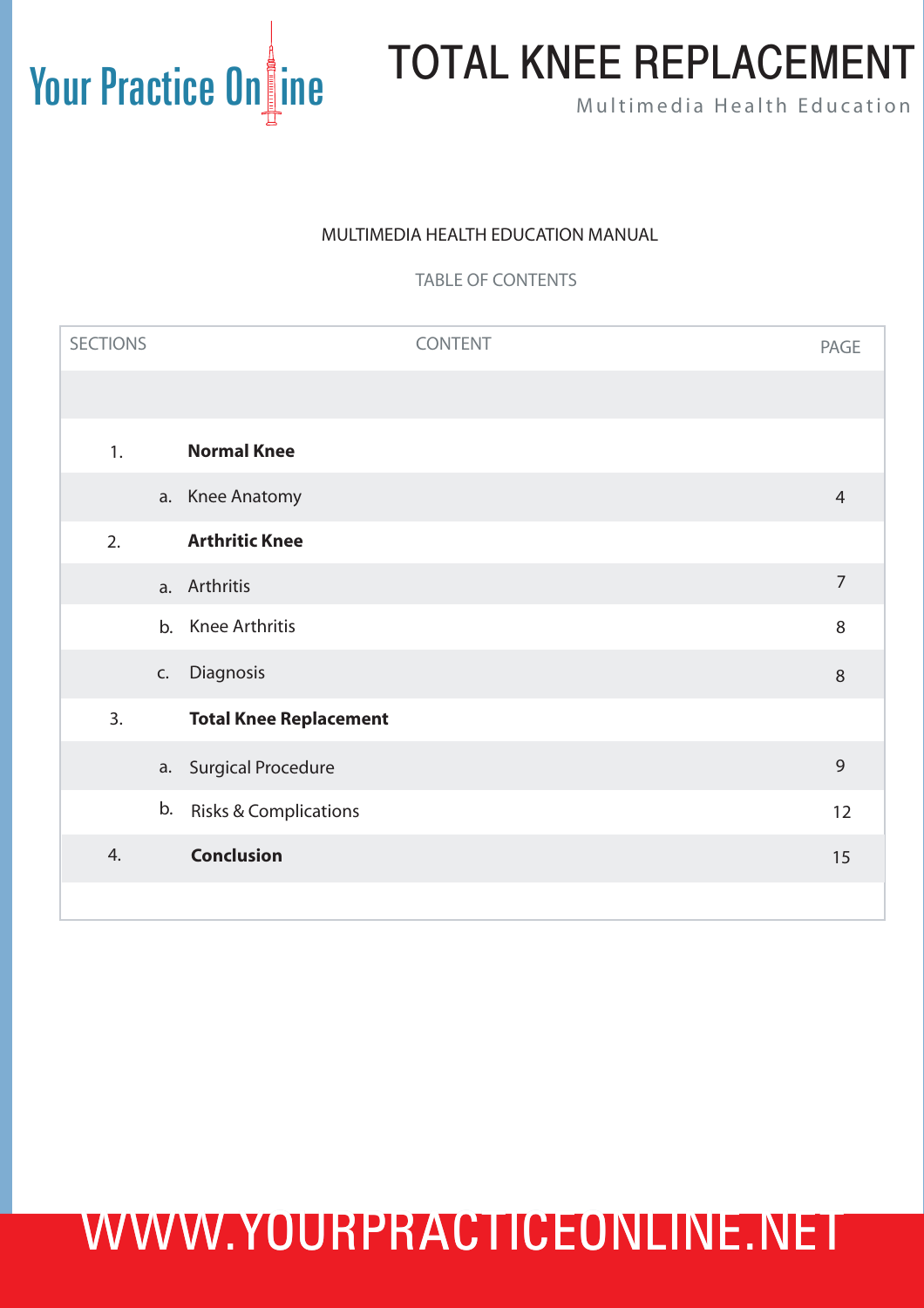# Your Practice On ine Mand TOTAL KNEE REPLACEMENT TOTAL KNEE REPLACEMENT

### **INTRODUCTION**

The knee is essentially made up of four bones. The femur or thighbone is the bone connecting the hip to the knee. The tibia or shinbone connects the knee to the ankle. The patella (kneecap) is the small bone in front of the knee and rides on the knee joint as the knee bends. The fibula is a shorter and thinner bone running parallel to the tibia on its outside. The joint acts like a hinge but with some rotation.

The knee is a synovial joint, which means it is lined by synovium. The synovium produces fluid lubricating and nourishing the inside of the joint.

Articular cartilage is the smooth surfaces at the end of the femur and tibia. It is the damage to this surface which causes arthritis.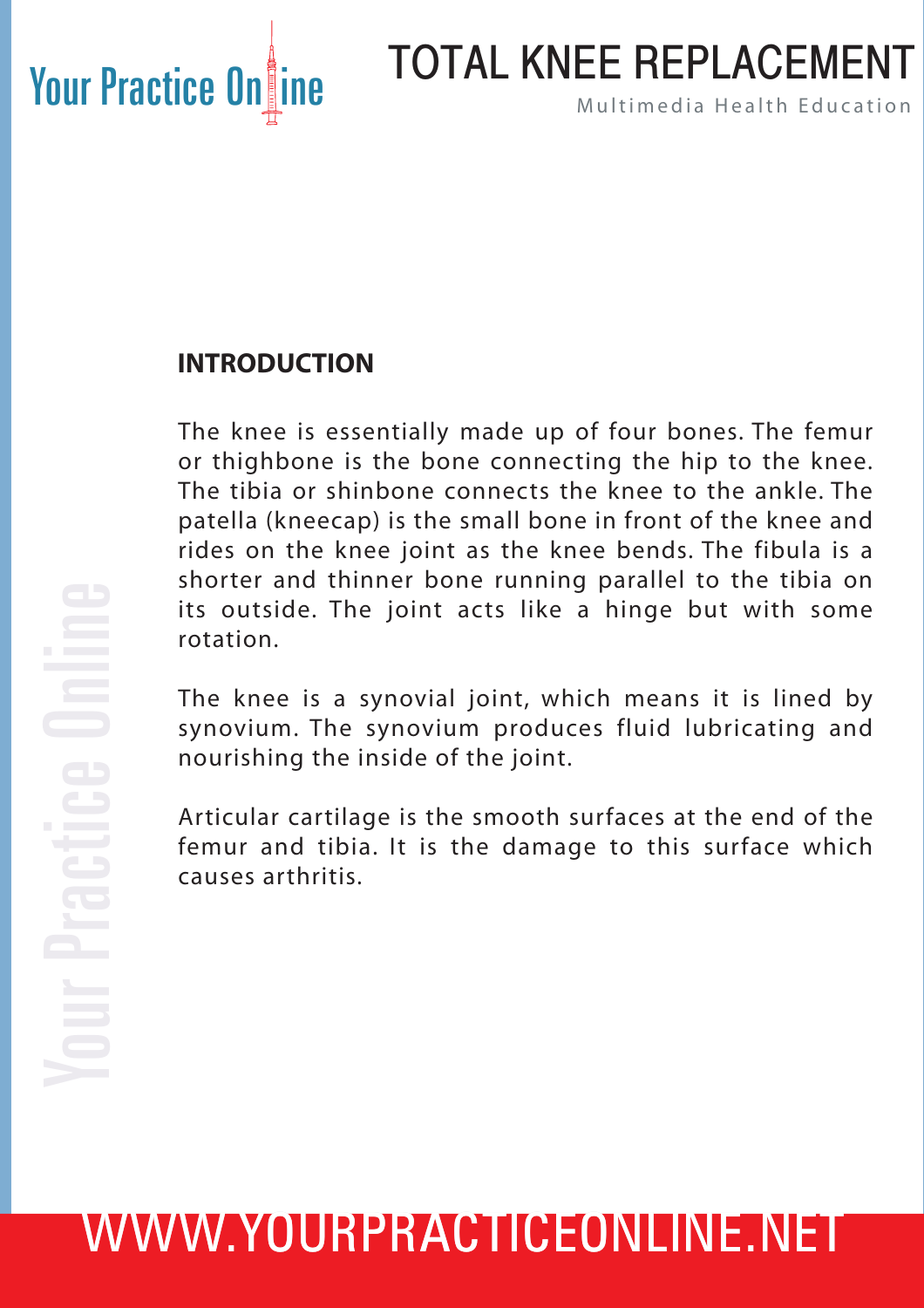# Your Practice On ine MUTAL KNEE REPLACEMENT TOTAL KNEE REPLACEMENT

**Section: 1 NORMAL KNEE** 

### **a. Knee Anatomy**

**Femur**

**The femur (thighbone) is the largest and the strongest bone in the body. It is the weight bearing bone of the thigh. It provides attachment to most of the muscles of the knee.** *(Refer fig. 1)*

### **Condyle**

**The two femoral condyles make up for the rounded end of the femur. Its smooth articular surface allows the femur to move easily over the tibial (shinbone) meniscus.** *(Refer fig. 2)*

### **Tibia**

**The tibia (shinbone), the second largest bone in the body, is the weight bearing bone of the leg. The menisci incompletely cover the superior surface of the tibia where it articulates with the femur. The menisci act as shock absorbers, protecting the articular surface of the tibia as well as assisting in rotation of the knee.** *(Refer fig. 3)*





**(Fig. 1)**

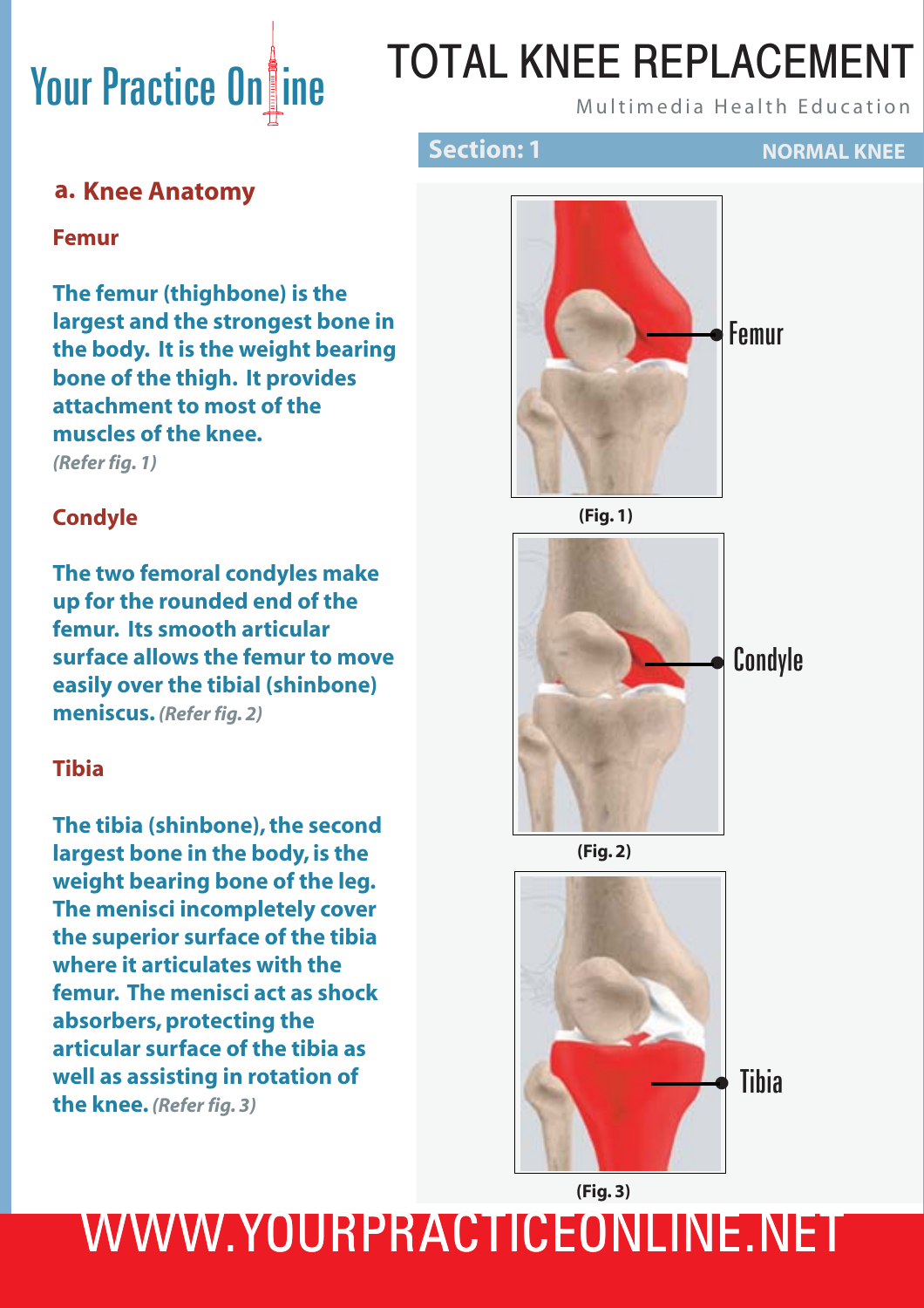# Your Practice Online Multimedia Health Education

# TOTAL KNEE REPLACEMENT

### **Section: 1/cont. NORMAL KNEE**

## **Fibula**

**The fibula, although not a weight bearing bone, provides attachment sites for the Lateral collateral ligaments (LCL) and the biceps femoris tendon.** 

**The articulation of the tibia and fibula also allows a slight degree of movement, providing an element of flexibility in response to the actions of muscles attaching to the fibula.**  *(Refer fig. 4)*

# Fibula •



### **Patella**

**The patella (kneecap), attached to the quadriceps tendon above and the patellar ligament below, rests against the anterior articular surface of the lower end of the femur and protects the knee joint. The patella acts as a fulcrum for the quadriceps by holding the quadriceps tendon off the lower end of the femur.**

*(Refer fig. 5)*



**(Fig. 5)**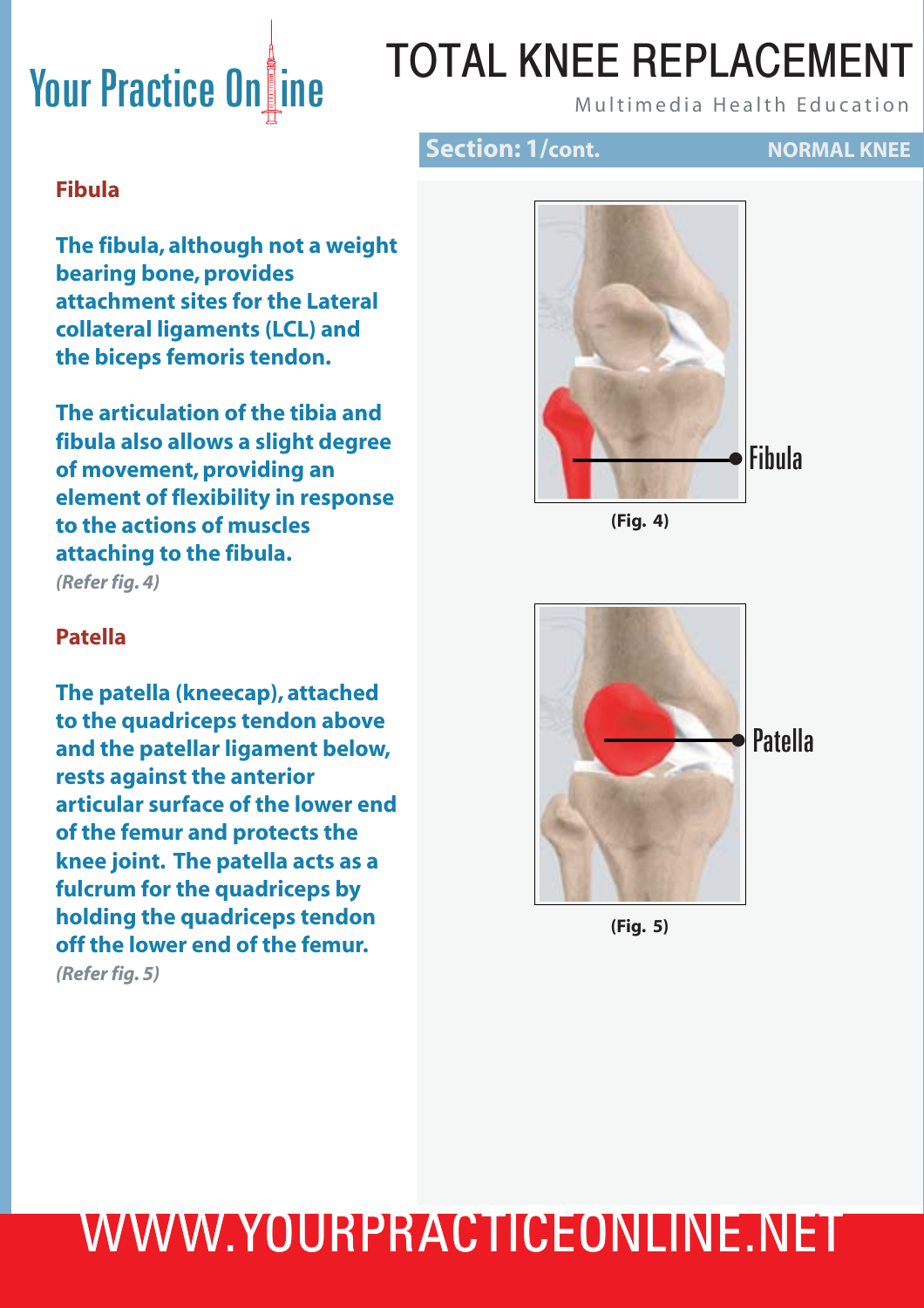# Your Practice On ine Mand TOTAL KNEE REPLACEMENT TOTAL KNEE REPLACEMENT

**Section: 1/cont. NORMAL KNEE** 

### **Menisci**

**The medial and the lateral meniscus are thin C-shaped layers of fibrocartilage, incompletely covering the surface of the tibia where it articulates with the femur. The majority of the meniscus has no blood supply and for that reason, when damaged, the meniscus is unable to undergo the normal healing process that occurs in the rest of the body.** 

**In addition, a meniscus begins to deteriorate with age, often developing degenerative tears. Typically, when the meniscus is damaged, the torn pieces begin to move in an abnormal fashion inside the joint.**

**The menisci act as shock absorbers protecting the articular surface of the tibia as well as assisting in rotation of the knee. As secondary stabilizers, the intact menisci interact with the stabilizing function of the ligaments and are most effective when the surrounding ligaments are intact.** *(Refer fig. 6)*



**(Fig. 6)**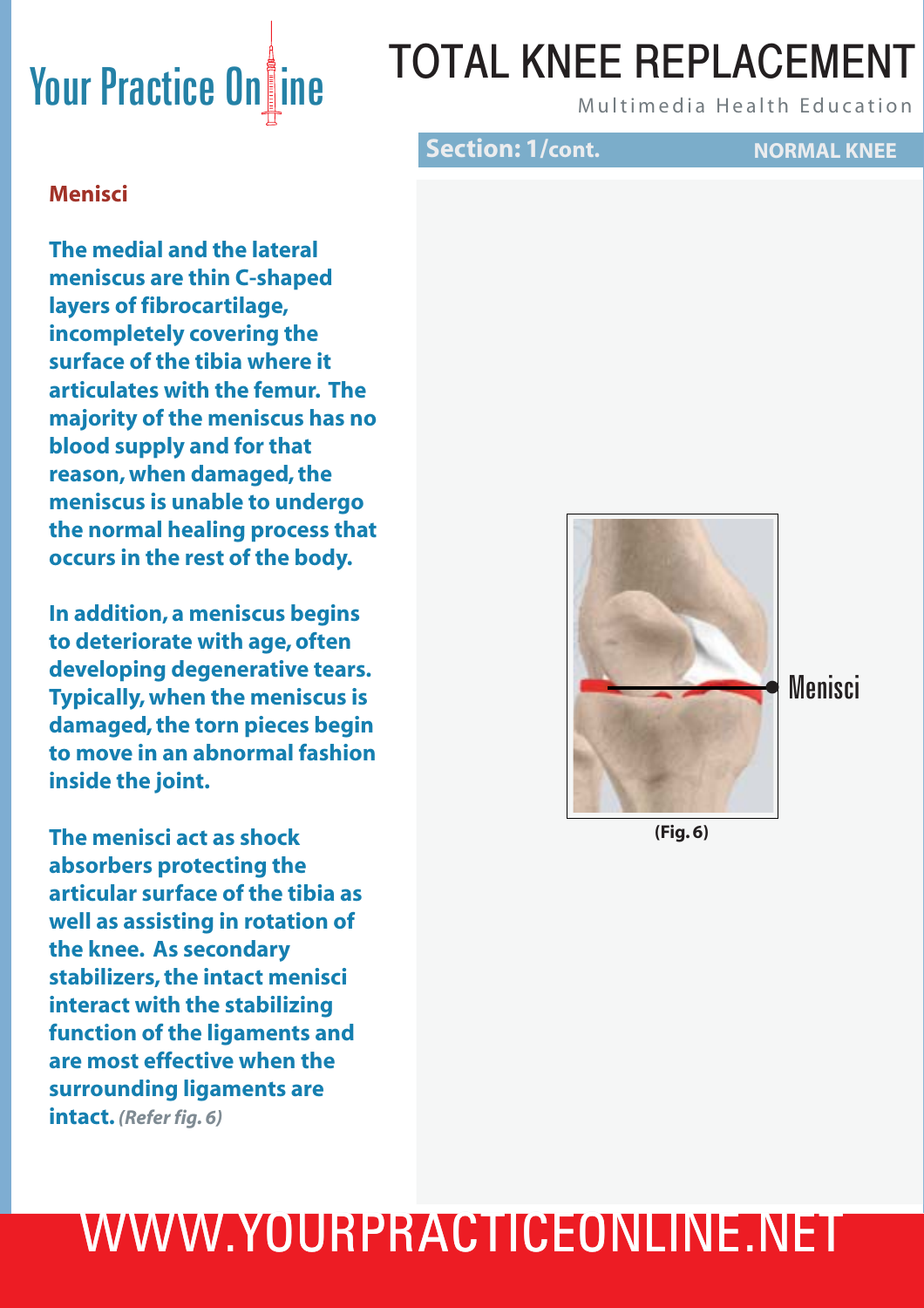# Your Practice On ine MUTAL KNEE REPLACEMENT TOTAL KNEE REPLACEMENT

**Section: 2 ARTHRITIC KNEE** 

### **a. Arthritis**

 **Arthritis is a general term covering numerous conditions where the joint surface or cartilage wears out. The joint surface is covered by a smooth articular surface that allows pain free movement in the joint. This surface can wear out for a number of reasons; often the definite cause is not known.** 

**When the articular cartilage wears out the bone ends rub on one another and cause pain. There are numerous conditions that can cause arthritis and often the exact cause is never known. In general, but not always, it affects people as they get older (Osteoarthritis).**

### **Other causes include**

- **Trauma (fracture) •**
- **Increased stress e.g., overuse, overweight, etc. •**
- **Infection •**
- **Connective tissue disorders •**
- **Inactive lifestyle- Obesity (overweight); Your weight is the single most • important link between diet and arthritis as being overweight puts an additional burden on your hips, knees, ankles and feet.**
- **Inflammation (Rheumatoid arthritis) •**

### **Now compare a normal knee with an arthritic knee.**

**In the arthritic knee there is an absent joint space. In the normal knee there is a normal joint space.** *(Refer fig. 7 and 8)*



Absent joint space Normal joint space





# WWW.YOURPRACTICEONLINE.NET **(Fig. 7) (Fig. 8)**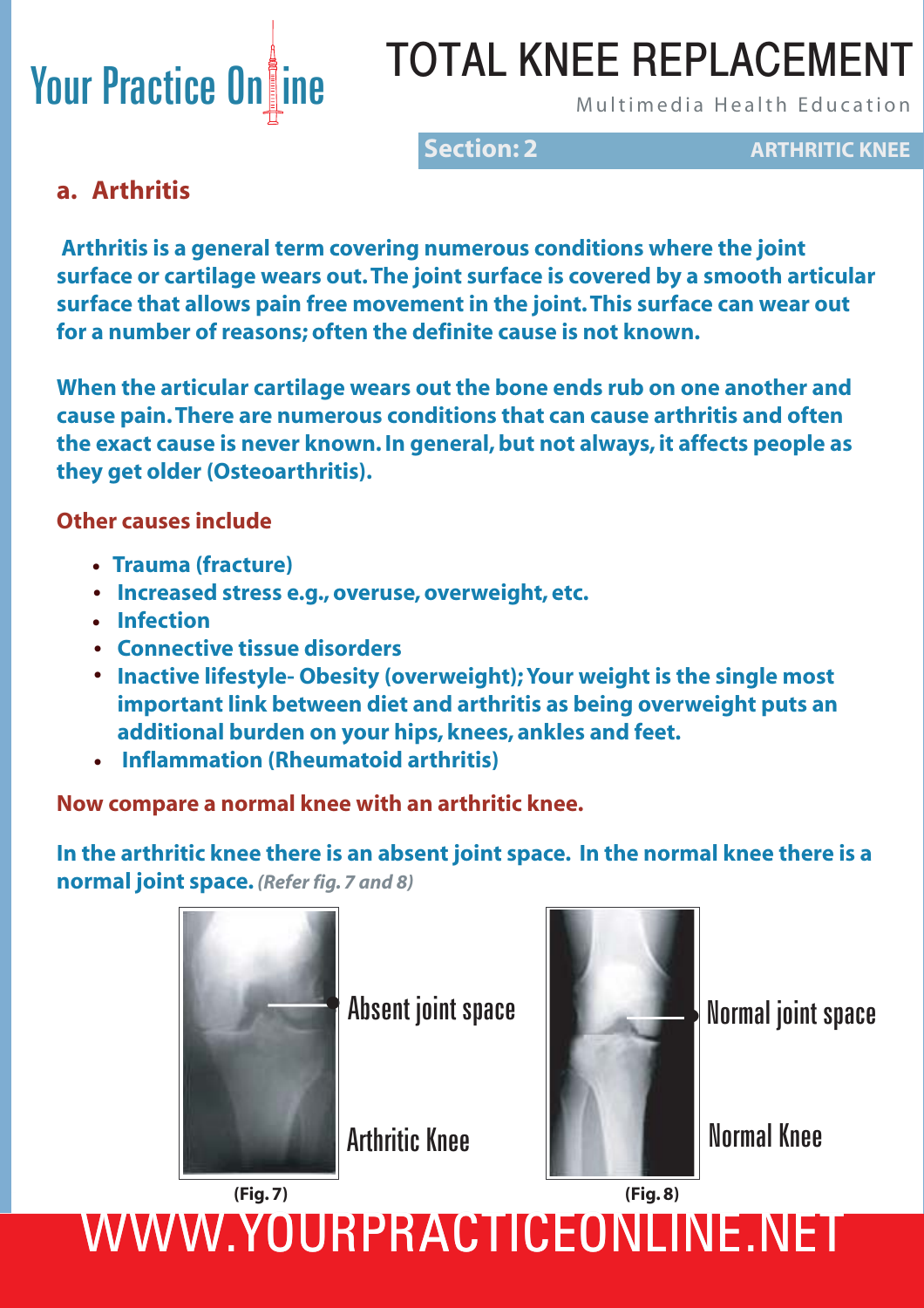# Your Practice On ine Multimedia Health Education TOTAL KNEE REPLACEMENT

### **b. In an arthritic knee**

- **The cartilage lining is • thinner than normal or completely absent. The degree of cartilage damage and inflammation varies with the type and stage of arthritis.**
- **The capsule of the arthritic • knee is swollen.**
- **The joint space is • narrowed and irregular in outline; this can be seen in an X-ray image.**
- **Bone spurs or excessive • bone can also build up around the edges of the joint.**

**The combinations of these factors make the arthritic knee stiff and limit activities due to pain or fatigue.** *(Refer fig. 9 and 10)*

### **c. Diagnosis**

- **The diagnosis of • osteoarthritis is made on history, physical examination& X-rays.**
- **There is no blood test to • diagnose Osteoarthritis (wear & tear arthritis).**

### **Section: 2/cont**

### **ARTHRITIC KNEE**

### Normal Knee



Arthritic Knee **(Fig. 9)**



**(Fig. 10)**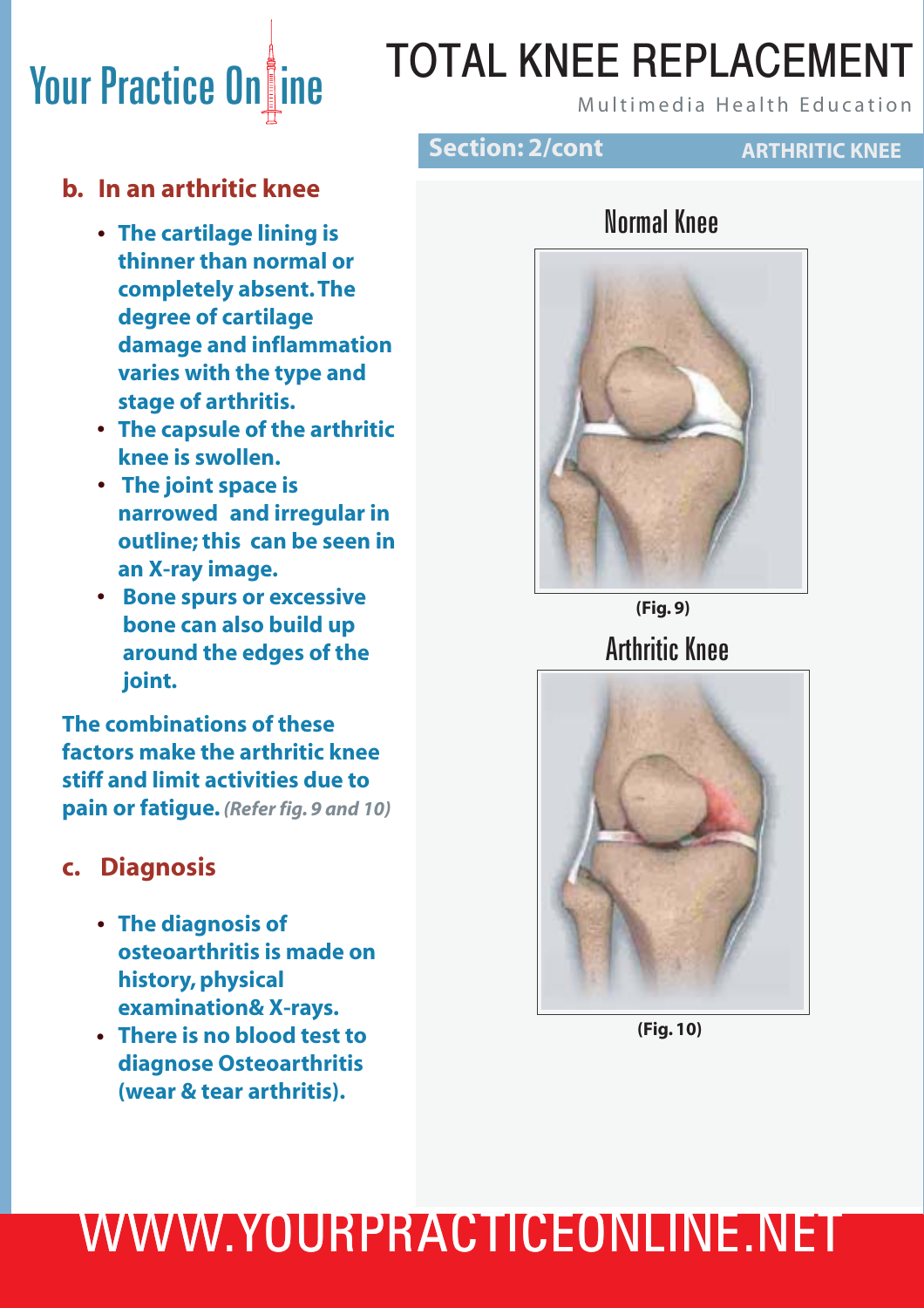# **Your Practice On ine Audit ANEL REPLACEMENT** TOTAL KNEE REPLACEMENT

**Section: 3 TOTAL KNEE REPLACEMENT** 

### **a. Surgical procedure**

**Surgery is performed under sterile conditions in the operating theatre under spinal or general anesthesia. You will be lying on your back and a tourniquet applied to your upper thigh to reduce blood loss.**

- **The surgeon makes an • incision along the affected knee exposing the knee joint.** *(Refer fig. 11)*
- **The surgeon first • concentrates on the femur (thighbone). The damaged portions of the femur are then cut at the appropriate angles using specialized jigs.** *(Refer fig. 12 and 13)*
- **The femoral component is • attached to the end of the femur with or without bone cement.** *(Refer fig. 14)*



**(Fig. 11)**



**(Fig. 12)**

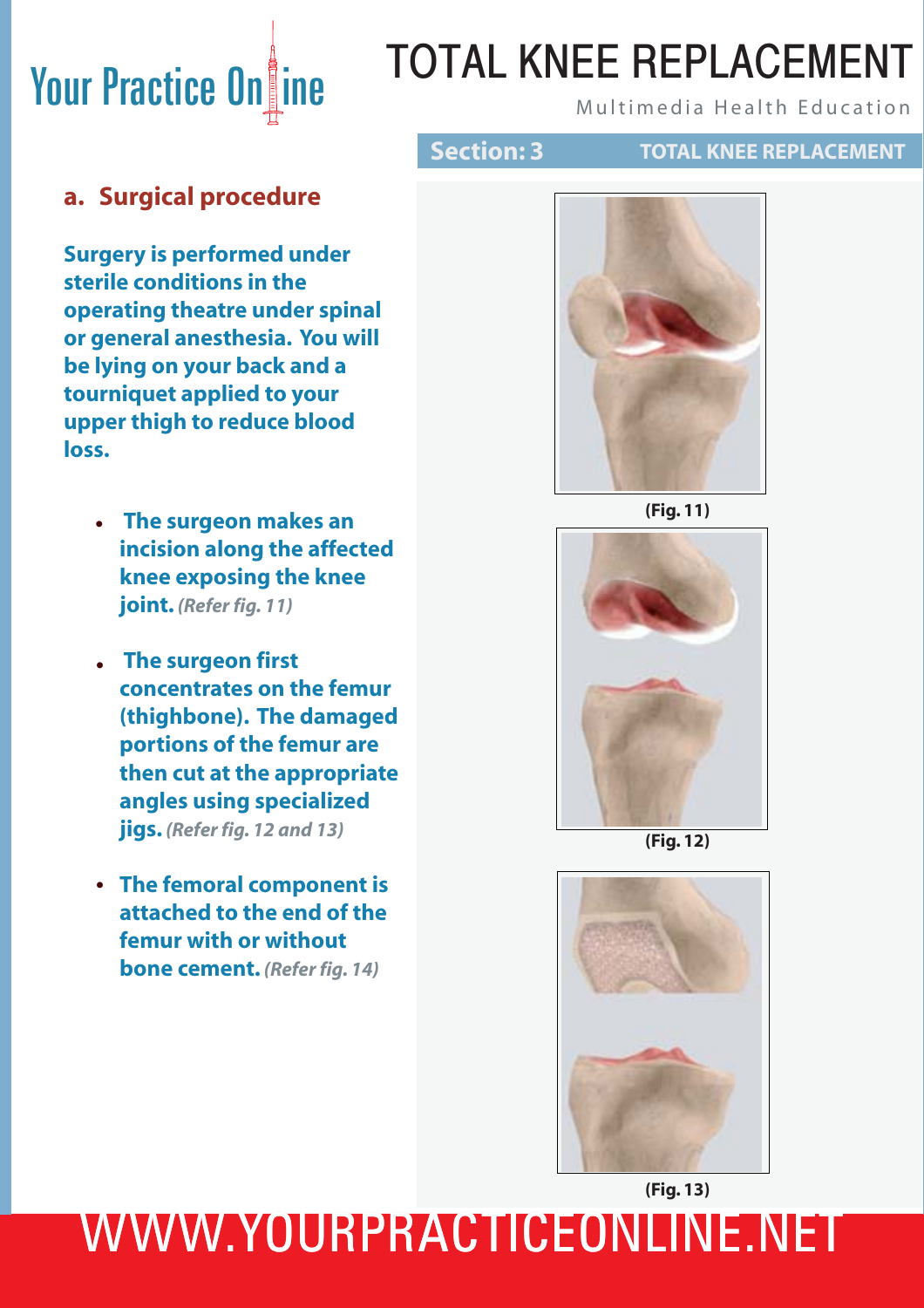# Your Practice Online Mand Total KNEE REPLACEMENT TOTAL KNEE REPLACEMENT

- **Section: 3/cont. TOTAL KNEE REPLACEMENT**
- **The damaged area of the • tibia (shinbone) and the cartilage are cut or shaved. This removes the deformed part of the bone and bony growth, as well as allows for a smooth surface for which to attach the implants.**

 *(Refer fig. 15 and 16)*

- **The tibial component is • secured to the end of the bone with bone cement or screws depending on a number of factors and on surgeons choice.**   *(Refer fig. 17)*
- **The surgeon will place a • plastic piece called an articular surface between the implants to assure a smooth gliding movement. This plastic insert will support the body's weight and allow the femur to move over the tibia similar to the original cartilage (meniscus).***(Refer fig. 18)*
- **The femur and the tibia • with the new components are put together to form the new knee joint.** *(Refer fig. 19)*



**Femoral** Component





**(Fig. 15)**



**(Fig. 16)**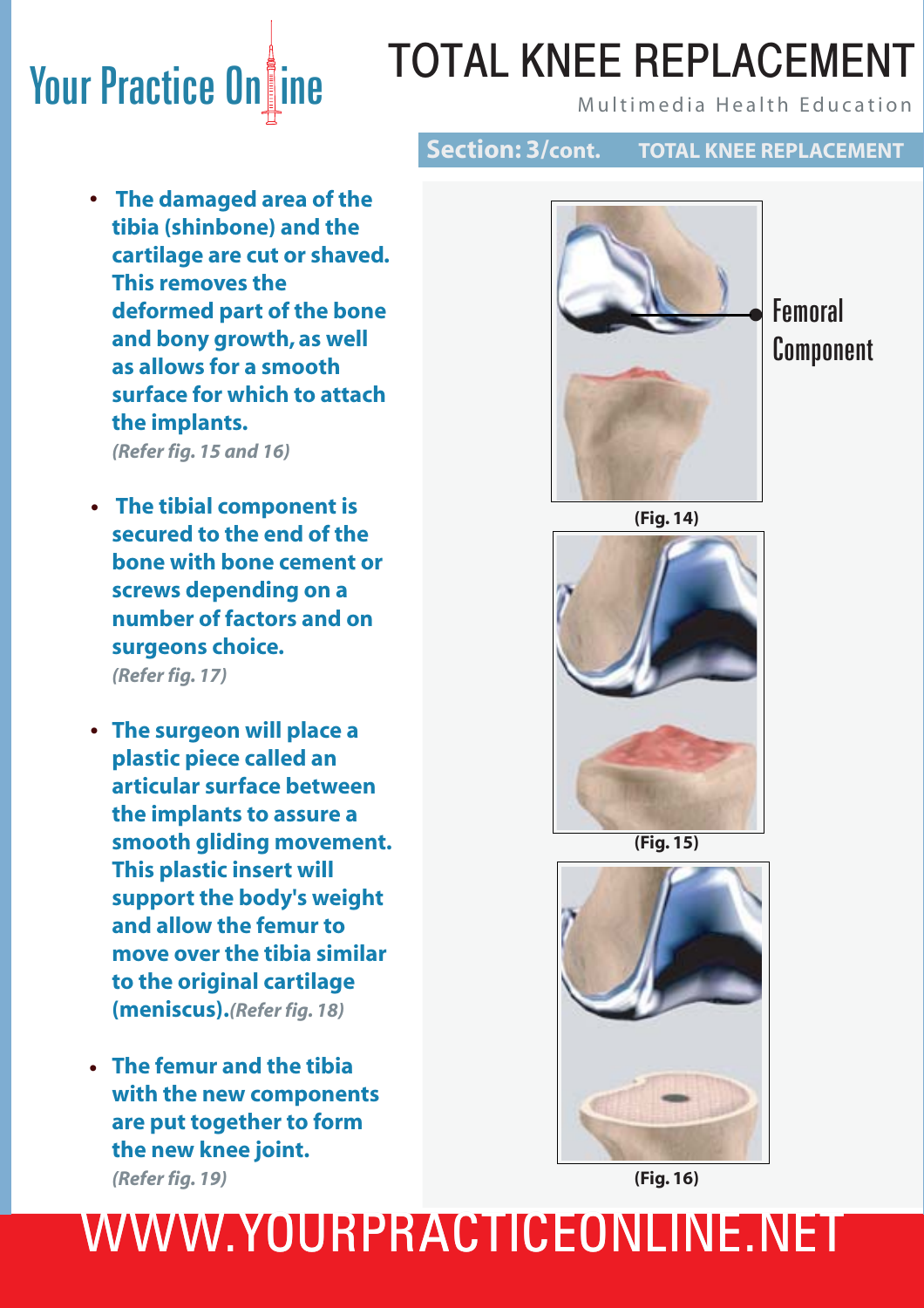# Your Practice Online Mand Multimedia Health Education TOTAL KNEE REPLACEMENT

**Section: 3/cont. TOTAL KNEE REPLACEMENT**

- **To make sure the patella • (knee cap) glides smoothly over the new artificial knee, its rear surface is prepared to receive a plastic component.**
- **With all the new • components the knee joint is tested through its range of motion.**
	- **All excess cement will be removed. The entire joint will be irrigated or cleaned with a sterile saline solution. The knee is then carefully closed and drains usually inserted and the knee dressed and bandaged. •**



**Tihial** Component

**(Fig. 17)**



**Articular** Surface

**(Fig. 18)**



**(Fig. 19)**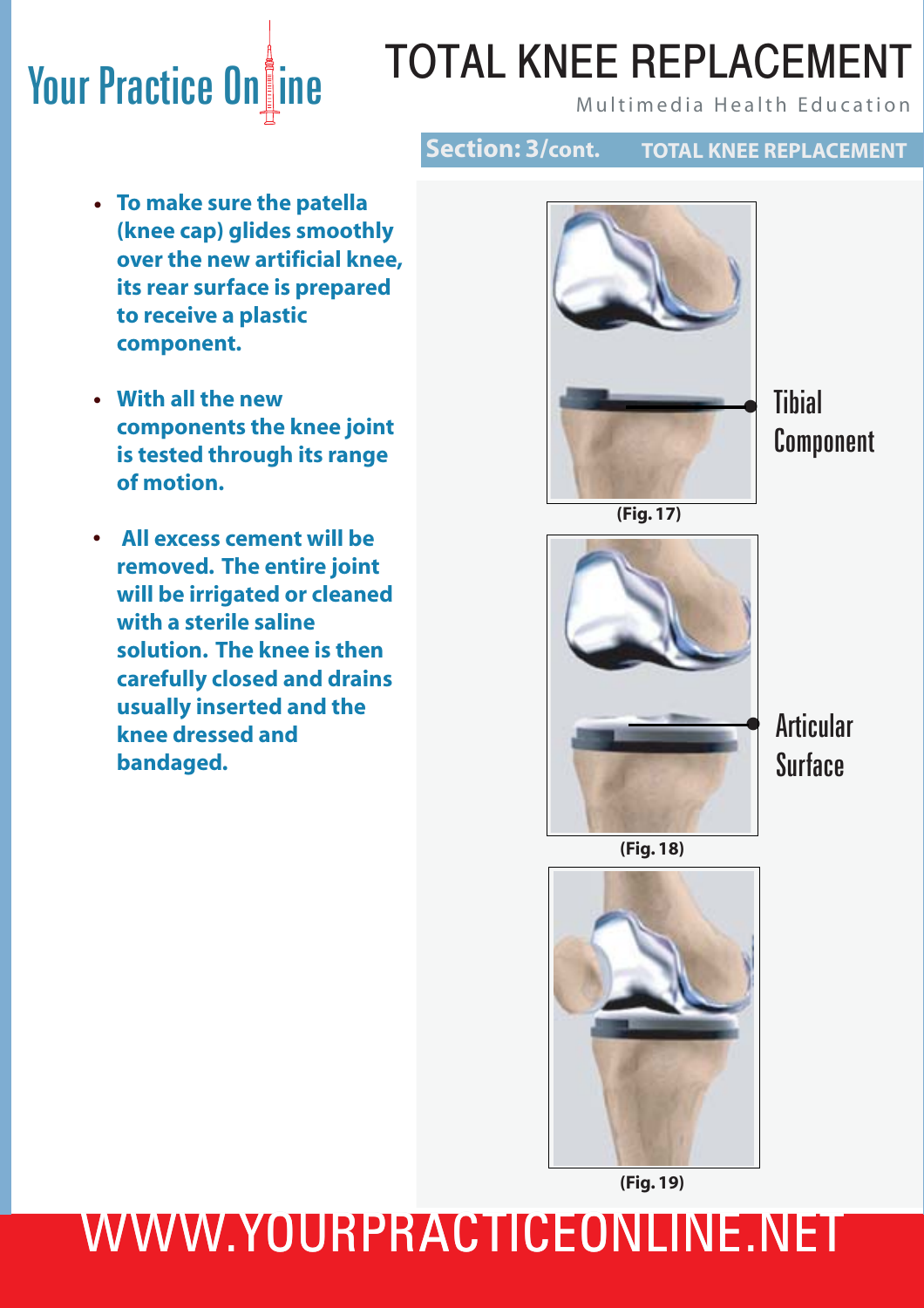

# TOTAL KNEE REPLACEMENT

**Section: 3/cont.**

**TOTAL KNEE REPLACEMENT**

### **b. Risks and complications**

- **As with any major surgery there are potential risks involved. The decision • to proceed with the surgery is made because the advantages of surgery outweigh the potential disadvantages.**
- **It is important that you are informed of these risks before the surgery • takes place.**

**Complications can be medical (general) or local complications specific to the knee.**

**Medical complications include those of the anesthetic and your general well being. Almost any medical condition can occur so this list is not complete. Complications include**

- **Allergic reactions to medications •**
- **•** Blood loss requiring transfusion with its low risk of disease transmission
- **•** Heart attacks, strokes, kidney failure, pneumonia, bladder infections
- **Complications from nerve blocks such as infection or nerve damage •**
	- **Serious medical problems can lead to ongoing health concerns, prolonged hospitalization or rarely death. •**

**Local complications**

**Stiffness in the knee •**

 **Ideally your knee should bend beyond 100 degrees but on occasion the knee may not bend as well as expected. Sometimes manipulations are required; this means going to theatre and under anesthetic the knee is bent for you.**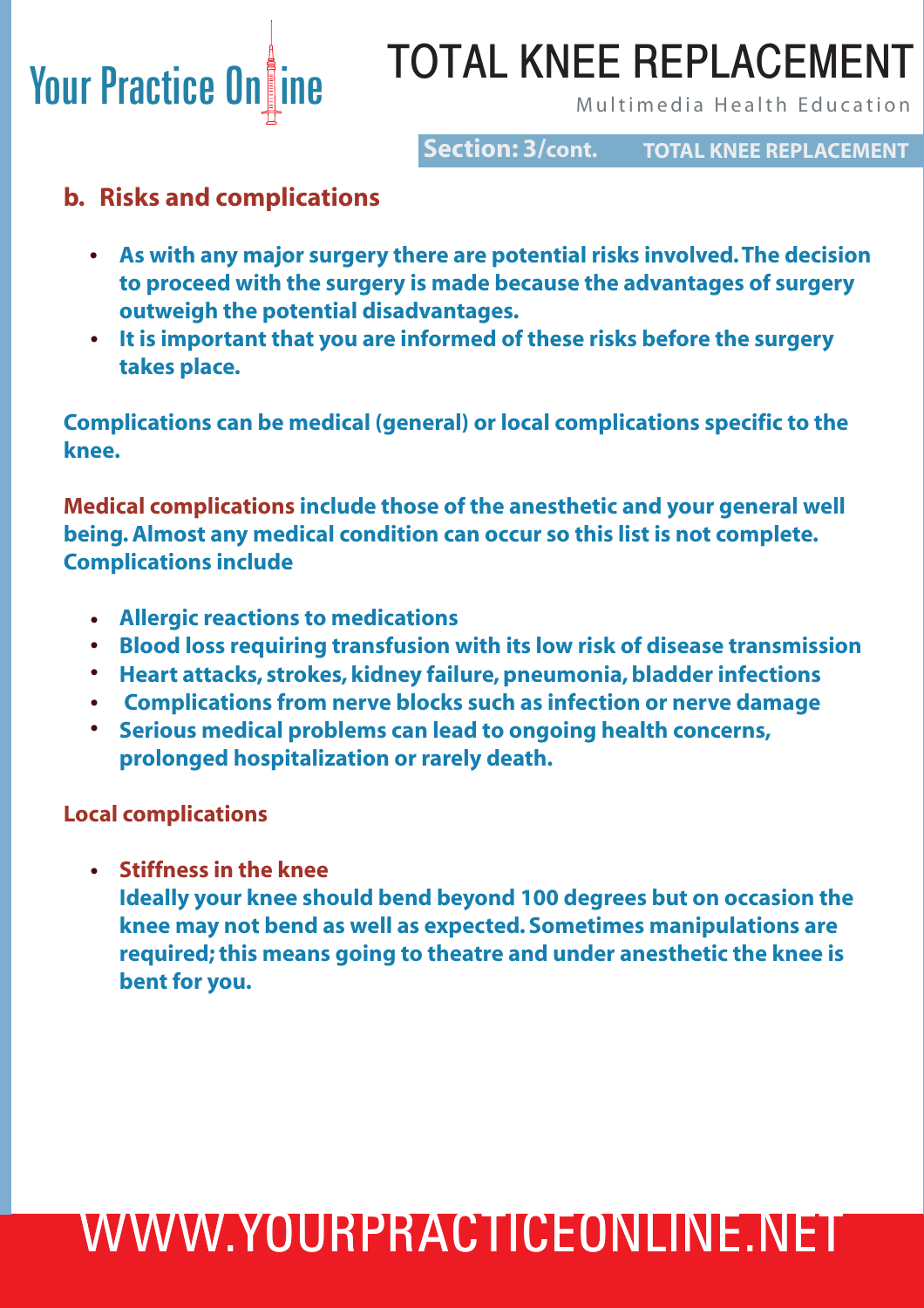# Your Practice On ine Multimedia Health Education TOTAL KNEE REPLACEMENT

**Section: 3/cont. TOTAL KNEE REPLACEMENT**

### **Wound irritation or breakdown •**

 **The operation will always cut some skin nerves so you will inevitably have some numbness around the wound. This does not affect the function of your joint. You can also get some aching around the scar. Vitamin E cream and massaging can help reduce this.** 

 **Occasionally you can get reactions to the sutures or a wound breakdown which may require antibiotics or rarely further surgery.**

**Infection •**

> **Infection can occur with any operation. In the knee this can be superficial or deep. Infection rates are approximately 1%. If it occurs, it can be treated with antibiotics but may require further surgery. Very rarely your knee prosthesis may need to be removed to eradicate the infection.**

- **Blood clots (Deep Venous Thrombosis) These can form in the calf muscles and can travel to the lung (Pulmonary embolism). These can occasionally be serious and even life threatening. If you get calf pain or shortness of breath at any stage you should notify your surgeon. •**
- **Damage to nerves or blood vessels Also rare but can lead to weakness and loss of sensation in part of the leg. Damage to blood vessels may require further surgery if bleeding is ongoing. •**
- **Wear The plastic liner eventually wears out over time, usually 10 to 15 years, and may need to be changed. •**
- **Cosmetic Appearance The knee may look different than it was because it is put into the correct alignment to allow proper function. •**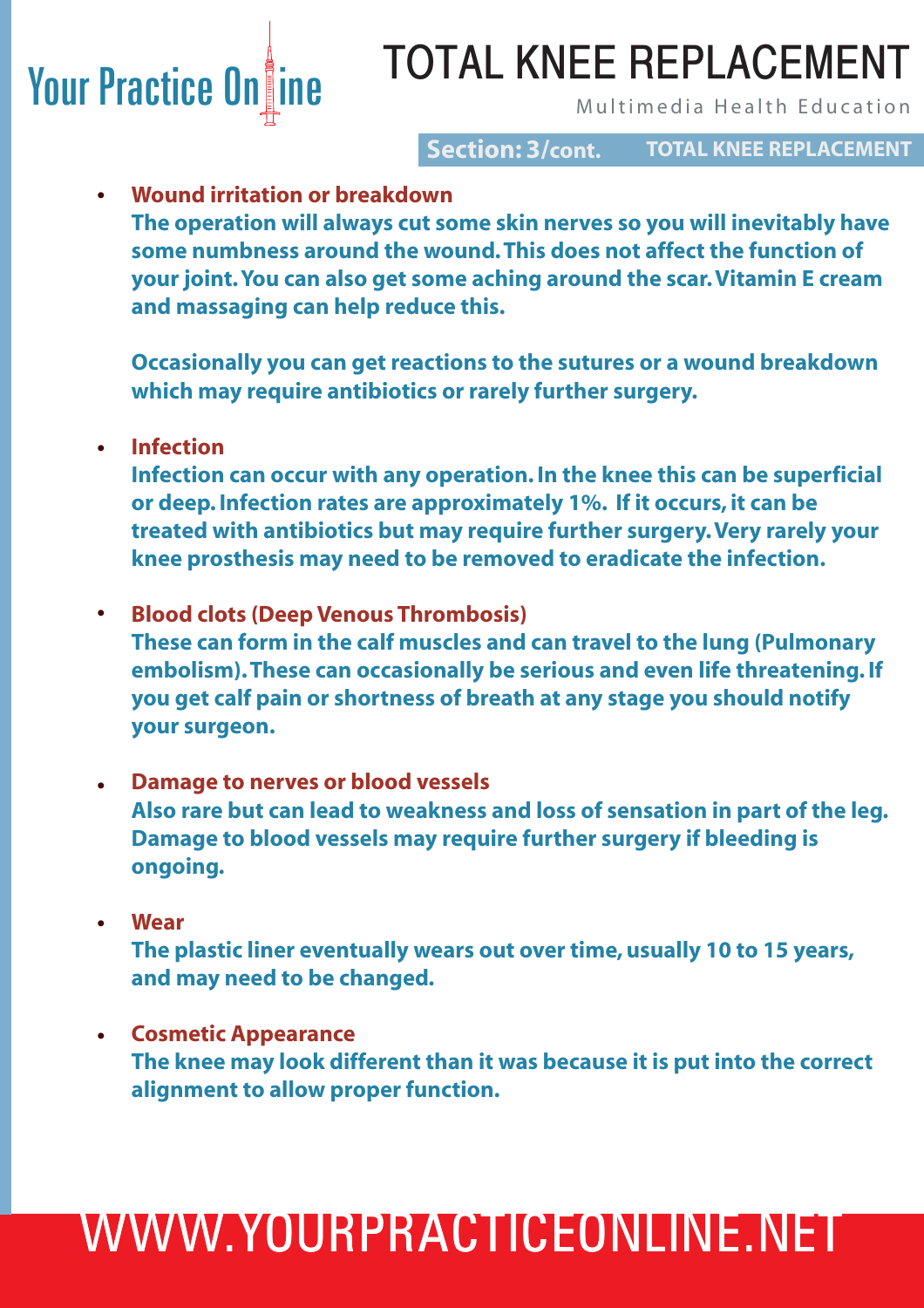# **Your Practice On ine Aultimedia Health Education**

# TOTAL KNEE REPLACEMENT

**TOTAL KNEE REPLACEMENT Section: 3/cont.**

**Dislocation •**

 **An extremely rare condition where the ends of the knee joint lose contact with each other or the plastic insert can lose contact with the tibia(shinbone) or the femur (thigh bone).** 

- **Patella problems • Patella (knee cap) can dislocate. That is, it moves out of place and it can break or loosen.**
- **Ligament injuries • There are a number of ligaments surrounding the knee. These ligaments can be torn during surgery or break or stretch out any time afterwards. Surgery may be required to correct this problem.**
- **Fractures or breaks in the bone can occur during surgery or afterwards if you fall. To fix these you may require surgery. •**

**Although every effort has been made to explain the complications there will be complications that may not have been specifically mentioned. A good knowledge of this operation will make the stress of undertaking the operation easier for you to bear.** 

**The decision to proceed with the surgery is made because the advantages of surgery outweigh the potential disadvantages. It is important that you are informed of these risks before the surgery.**

**You must not proceed until you are confident that you understand this procedure, particularly the complications.** 

# WWW.YOURPRACTICEONLINE.NET WWW.YOURPRACTICEONLINE.NET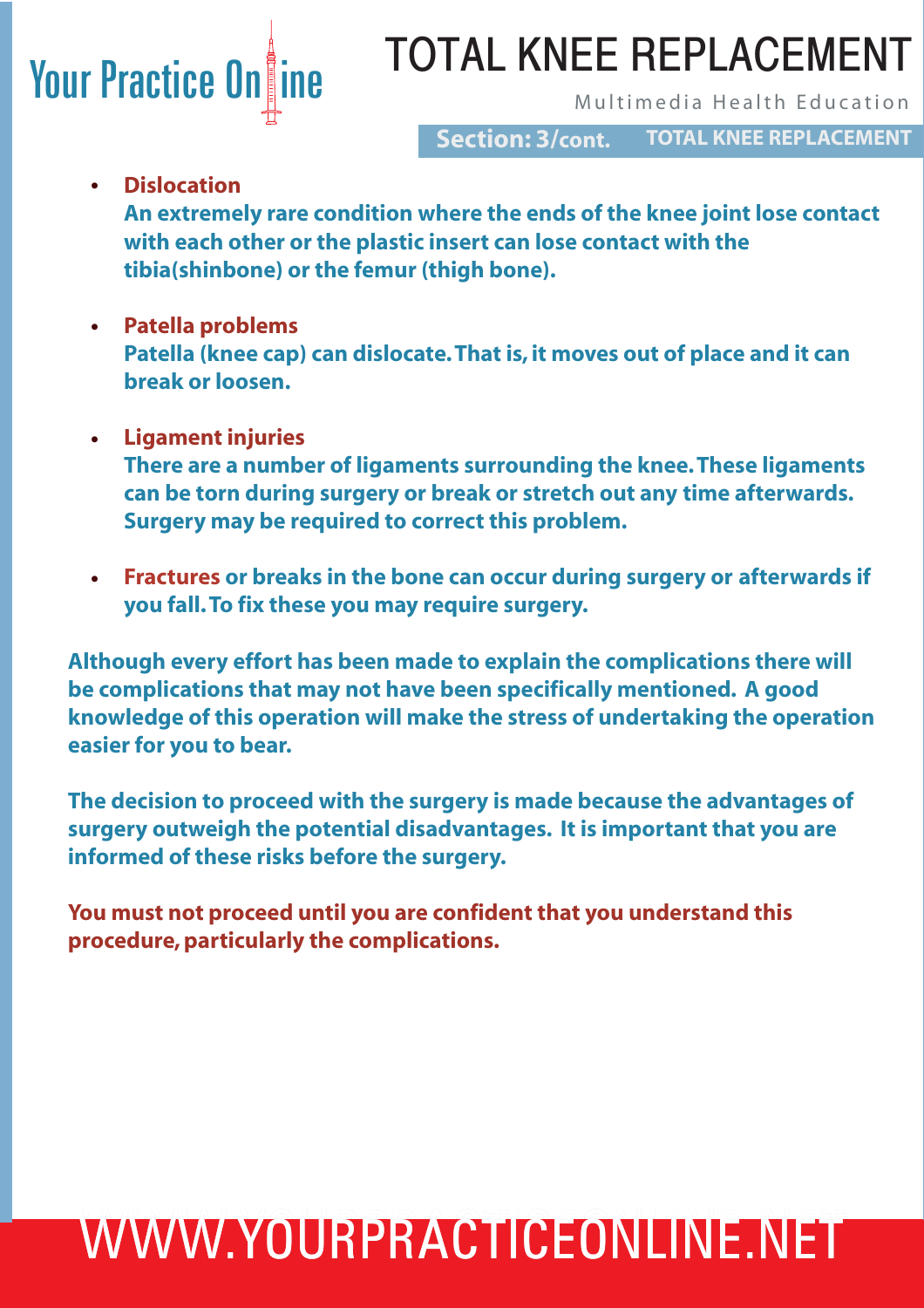

### **Conclusion**

**We hope that you have found this information helpful. We also trust you will know that if any of the material mentioned in this booklet is confusing or hard to understand, your surgeon will be glad to address your concerns either by phone or on your next visit to the clinic.**

**Thank you for taking the time to read this material. We understand that this manual contains a great deal of information. We also know that the best results come from the most informed patients and those motivated to see themselves in their best condition as quickly as possible.**

**Surgery exists as a method of correcting a problem and improving a patient's condition which is everyone's goal. Please be assured that your surgeon and the medical team are more than willing at any time to answer any questions or to review any material before and after surgery. The best results are obtained when people are provided the right information to become informed, motivated, and confident.**

**Your TOTAL KNEE REPLACEMENT Team**